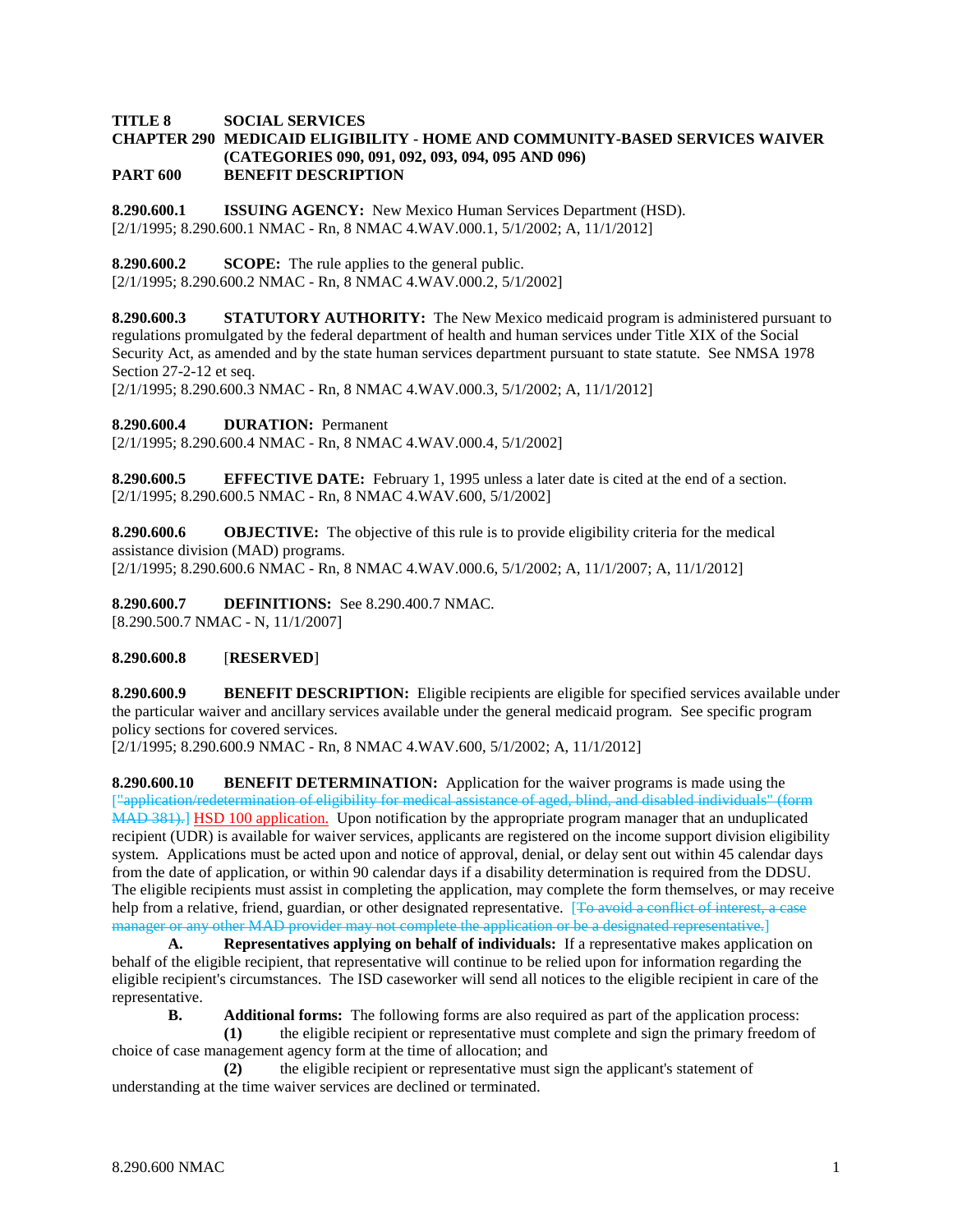**C. Additional information furnished during application:** The ISD caseworker provides an explanation of the waiver programs, including, but not limited to, income and resource limits and possible alternatives, such as institutionalization. The ISD caseworker refers potentially eligible recipients to the social security administration to apply for supplemental security income (SSI) benefits. If a disability decision by the DDSU is required, but has not been made, the ISD caseworker must follow established procedures to refer the case for evaluation.

[2/1/1995; 1/1/1997; 8.290.600.10 NMAC - Rn, 8 NMAC 4.WAV.620 & A, 5/1/2002; A, 11/1/2007; A, 11/1/2012; A,  $xx/xx/xxx$ ]

# **8.290.600.11 INITIAL BENEFITS:**

**A.** The application for home and community-based services waiver is approved when the following factors of eligibility have been met: financial, non-financial, and level of care. An application will be initiated when the ISD caseworker is notified by the appropriate program manager that a UDR position is available for the registrant (with the exception of the AIDS waiver). After the individualized service plan has been in effect for 30 days or if it can be reasonably anticipated that services will be in effect for 30 days, the application is approved effective the first day of the month of the start date of the individualized service plan, unless income/resources deemed to a minor child from his parents results in the child's ineligibility for the initial month. The eligibility start date is based on the date of application or the start date of the ISP, whichever is later. See 8.290.500.17 NMAC, DEEMING RESOURCES, and 8.290.500.21 NMAC, DEEMED INCOME. Following initial approval, waiver services must be provided to eligible waiver recipients within 90 calendar days of the approval.

**B. Notice of determination:** Applicants determined to be ineligible for waiver services are notified of the reason for the denial and provided with an explanation of appeal rights.

C. Applicants determined to be eligible for waiver services are notified of the approval. [2/1/1995; 1/1/1997; 8.290.600.11 NMAC - Rn, 8 NMAC 4.WAV.623 & A, 5/1/2002; A, 11/1/2007; A, 11/1/2012]

## **8.290.600.12 ONGOING BENEFITS:**

**A. Regular reviews:** A complete redetermination of eligibility must be performed annually by the ISD caseworker for each open case. The redetermination includes contact with the eligible recipient or his representative to review financial and non-financial eligibility.

**B. Additional reviews:** Additional reviews are scheduled by the ISD caseworker depending upon the likelihood that the eligible recipient's income, resources or medical condition will change. The following are examples of frequently encountered changes which affect eligibility:

- **(1)** social security cost-of-living increases;
- **(2)** VA cost-of-living increases;
- **(3)** rental income may be sporadic and require review every three months; and
- **(4)** level of care review.

**C. 90 day reconsideration period**: HSD will reconsider in a timely manner the waiver eligibility of an individual who is terminated for failure to submit the renewal form or necessary information, if the individual subsequently submits the renewal form within 90 days after the date of termination without requiring a new application per 42 CFR 435.916(C)(iii).

[2/1/1995, 1/1/1997; 8.290.600.12 NMAC - Rn, 8 NMAC 4.WAV.624 & A, 5/1/2002; A, 11/1/2007; A, 11/1/2012; A,  $xx/xx/xxx$ ]

**8.290.600.13 RETROACTIVE BENEFITS:** Retroactive coverage is not available under any of the waiver programs.

[2/1/1995; 8.290.600.13 NMAC - Rn, 8 NMAC 4.WAV.625, 5/1/2002]

**8.290.600.14 CHANGES IN ELIGIBILITY:** If the eligible recipient ceases to meet any of the eligibility criteria, the case is closed following provision of advance notice as appropriate. See 8.200.430.9 NMAC and following subsections for information about notices and hearing rights.

**A. Non-provision of waiver services:** To continue to be eligible for waiver services, an eligible recipient must be receiving waiver services, early and periodic screening, diagnostic and treatment (EPSDT) benefits or managed care services, other than case management, [42 CFR Section 435.217]. If at any time waiver services are no longer being provided (e.g., a suspension) and are not expected to be provided for 60 consecutive days, the recipient is **ineligible** for the waiver category and the case must be closed after appropriate notice is provided by the ISD caseworker.